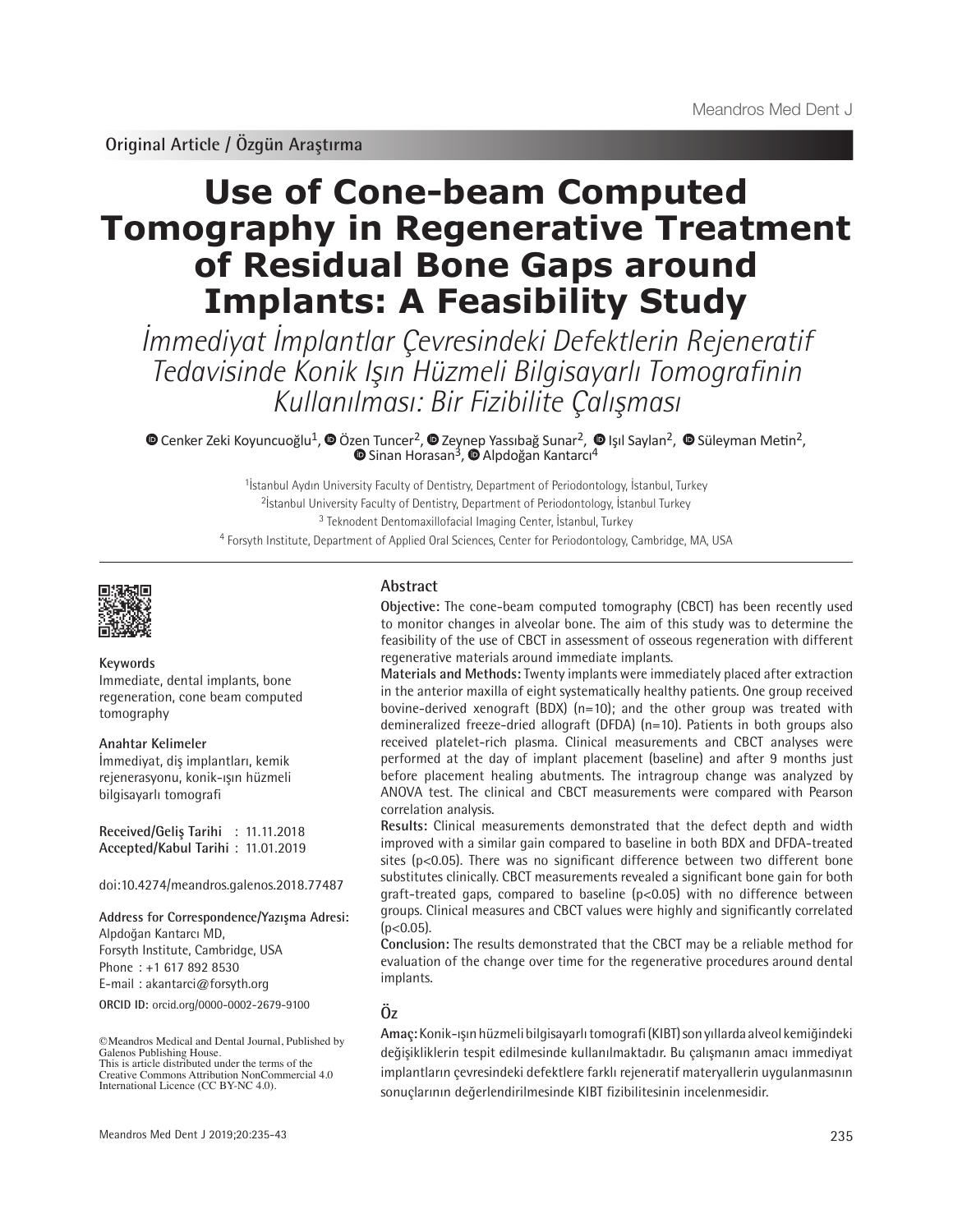**Gereç ve Yöntemler:** Çalışma kapsamına sistemik olarak sağlıklı 8 bireyin üste çene anterior bölgesine immediyat olarak uygulanan 20 implant dahil edilmiştir. Bir gruba (n=10) sığır kaynaklı ksenogreft diğer gruba ise (n=10) demineralize dondurulmuş kurutulmuş kemik allogrefti uygulanmıştır. Her iki gruptaki tüm defektlere ilave olarak trombositten zengin plazma greft materyali ile karıştırılarak uygulanmıştır. Klinik ölçümler ve KIBT ile değerlendirme, implantların yerleştirildiği gün ve 9 ay sonra (iyileşme başlıkları yerleştirilmeden önce) yapılmıştır. Grup içi değişiklikler ANOVA testi ile analiz edilmiştir. Klinik ve KIBT ölçümlerini karşılaştırmak için Pearson korelasyon analizi kullanılmıştır.

**Bulgular:** Defekt derinliği ve genişliğindeki kazanç başlangıç değerlerine kıyasla her iki grupta da benzer ve anlamlıdır (p<0,05). İki farklı kemik grefti arasında anlamlı fark bulunamamıştır (p>0,05). KIBT ölçümleri ile her iki greft ile tedavi edilen defektler için de başlangıç değerlerine göre anlamlı bir kemik kazancı tespit edilmiştir (p<0,05). KIBT değerleri ve klinik ölçümler ileri derecede anlamlı korelasyon göstermiştir (p<0,05).

**Sonuç:** Çalışmanın bulguları ışığında KIBT'nin immediyat uygulanan diş implantlarının çevresindeki rejeneratif işlemlerin başarısının ölçülmesi için güvenilir bir yöntem olabileceği söylenebilir.

#### **Introduction**

Tooth extraction results in reduced width and height of the alveolar crest over time (1,2). Immediate placement of a dental implant after tooth extraction has been recommended for preventing the alveolar bone loss and shortening the time for prosthetic treatment (3-6). In order to fill the gaps between the implants and the bone walls during immediate implantation, various procedures and techniques, including the use of grafting materials and barrier membranes, have been suggested. Regenerative methods include biologically active agents to augment bone not only in the fresh extraction sockets but also around the dehiscence or fenestration defects. These techniques have been collectively referred to as "minor augmentation procedures" (7,8). Both demineralized freeze-dried allografts (DFDA) (9), and bovine-derived deproteinized xenografts (BDX) have been shown to become integrated and replaced by newly formed bone (10). Since the "quality" of new bone formed as a result of grafting is still being debated, the efficacy can be enhanced by the use of biologics such as growth factors. Platelet-rich plasma (PRP) include multiple growth factors such as PDGF and IGF-1 that have been shown to accelerate wound healing through parenchymal cell proliferation and tissue regeneration (11). El-Sharkawy et al. (12) also suggested that PRP facilitates healing by acting as an anti-inflammatory agent. Thus, PRP can enhance the success of grafting and quality of new bone alone (13) or in combination with other regenerative materials (14-17). The use of PRP with grafting may also be useful in enhancing the biological integration of the dental implants in the extraction sockets after immediate placement.

Accurate assessment of new bone formed and its quality after regenerative procedures is a critical determinant of success. Various clinical approaches are used as conventional methods. Dental radiographic techniques can enhance the quality and accuracy of outcome measures and to monitor changes in alveolar bone and dental structures and regenerative procedures around implants (18- 20). Three-dimensional scanning techniques such as computed tomography (CT) and cone-beam computed tomography (CBCT) can be alternatives to conventional two-dimensional methods while eliminating the need for clinical re-entry procedures (19,20). CBCT enables the construction of a realsize dataset with multiplanar cross-sectional images with a low radiation dose (21). CBCT technique has been suggested to be reliable where the linear measurements between anatomical sites are required such as pre-operative assessment (21,22). Limited data indicate that CBCT may be used for the evaluation of regenerative periodontal treatment outcomes after bone replacement graft procedures (19). However, only a limited number of clinical studies are available for reaching definitive conclusions regarding the use of the CBCT after grafting around immediate implants. Thus, this study has been designed as to determine the feasibility of CBCT for assessment of bone regeneration around immediately placed implants in fresh extraction sockets.

#### **Materials and Methods**

## **Patient and Site Selection**

Eight patients (8 females; age range: 42-50; average age: 45±5) were recruited at İstanbul University Faculty of Dentistry, Department of Periodontology.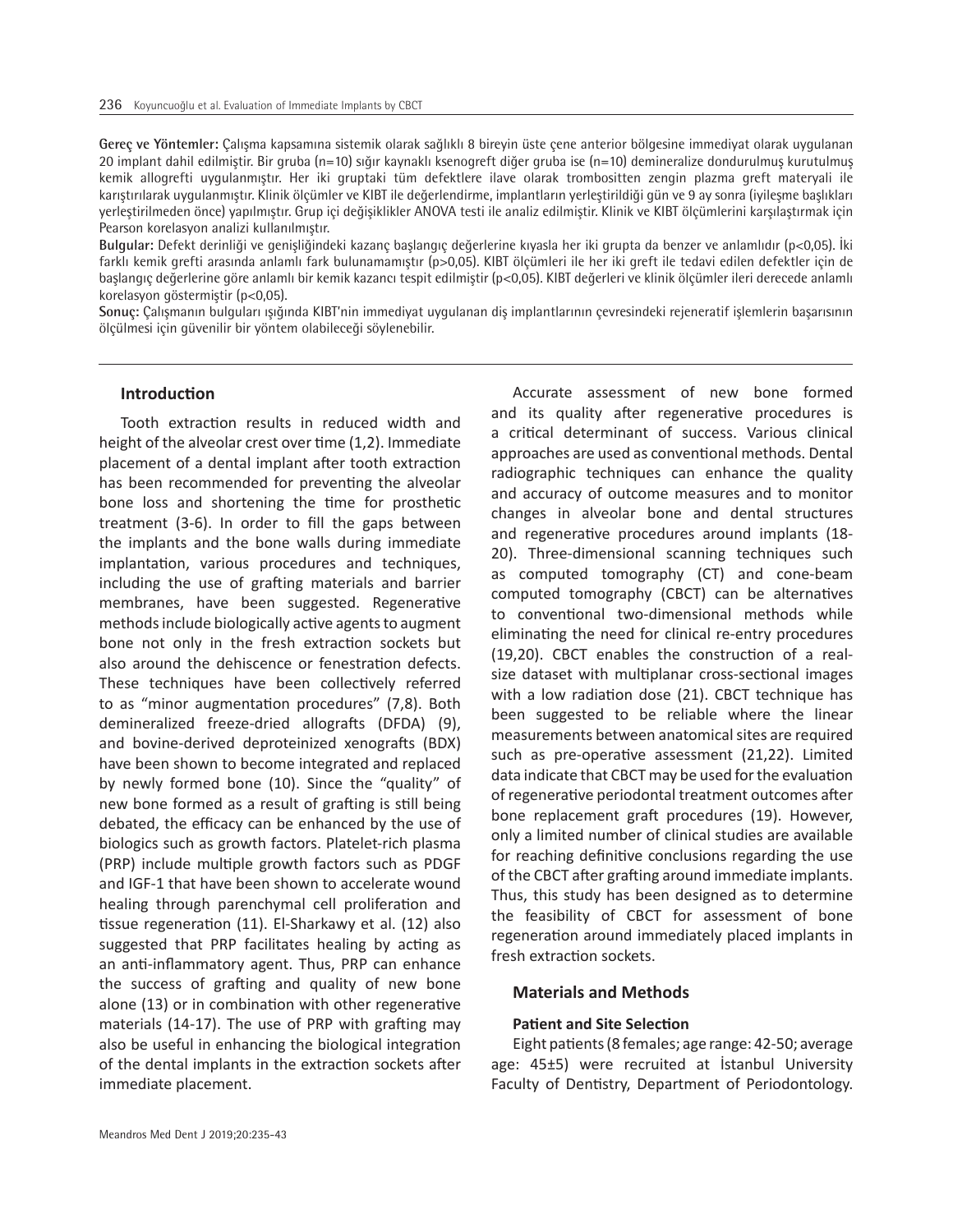The parallel-design study was approved by the Local Ethical Committee of İstanbul University (2006/1889), and it was carried out in accordance with Helsinki Declaration (1975; revised, 2002). Signed consent by patients was obtained. The study was conducted between 2007 and 2010. In total, 20 peri-implant sites were included. The inclusion criteria were: 1) a medical history that would not inhibit a physiological wound healing response, 2) hopeless maxillary anterior teeth due to periodontal infection, 3) radiographic assessment of at least 4 mm of bone beyond the root apex for primary implant stability during placement, and 4) age between 18 to 65 years. Exclusion criteria included 1) smoking; 2) immunosuppressive treatment or known use of any medication with a potential of affecting osseointegration and bone tissue during the previous 6 months; 3) pregnancy; 4) systemic diseases (e.g., diabetes); and 5) fractured teeth.

# **Surgical Procedures**

All surgical procedures were performed by the same investigator under local anesthesia (Ultracaine D-S forte, Hoechst Marion Roussel, Frankfurt, Germany). Intrasulcular incisions were made around the maxillary teeth to be extracted, and the adjacent teeth; and mucoperiosteal flaps were elevated. Periotomes (Anterior Periotome, Hu-Friedy, Chicago, IL, USA) were used to extract teeth without trauma and by avoiding bucco-lingual movements and preventing damage to the labial wall of the alveolar socket. Granulation tissues were removed from the extraction sites using surgical curettes and irrigated with sterile saline. Remnants of the sulcular epithelium in the inner surface of flaps were removed by surgical scissors. After the extraction, Bränemark System MKIII TiU (Bränemark System, MkIII TiU RP; Nobel Biocare, Göteborg, Sweden) implants (Ø=3.75 mm, 11.5 or 13.0 mm in length) were inserted.

All residual defects after the placement of implants were treated with either BDX (Bio-Oss, Particle size: 0.25-1.00 mm, Geistlich Pharma AG, CH-Wolhusen, Swiss) or DFDA (Dembone, Particle size; 0.25-0.5 mm, Pacific Coast Tissue Bank, Los Angeles, USA) graft materials. The randomization of the choice of treatment groups was made using a randomization code. PRP was prepared with the PRP-20 mL prep kit and activated with autologous thrombin kit (Harvest Technologies Smart Prep2, Harvest Technologies Corp., Plymouth, MA, USA). Twenty mL of peripheral

blood was drawn from each patient 1 hour before the surgery, for the preparation of autologous thrombin, 10 mL of venous blood were drawn syringe from each patient. Graft particles were mixed with PRP and then condensed to fill the peri-implant gap.

In all groups, flaps were sutured to allow a submerged healing with polyester sutures (Doğsan AS, Trabzon, Turkey). All patients received oral and written instructions for postoperative care; amoxicillin + clavulanic acid (1000 mg, b.i.d. for 5 days), naproxen sodium (550 mg, 2x1, for three days), and chlorhexidine gluconate (0.12%, 2x1, for two weeks). Sutures were removed after ten days. Patients were recalled every month and used temporary dentures. Implants were exposed and restored after 9 months.

## **Clinical Measurements**

Occlusal stents were custom-fabricated on a cast model acquired from an alginate impression in order to uniform the guidance of periodontal probe for the pre- and postoperative measurements. Using these stents, the intrabony component was measured at the deepest point of the peri-implant space (Figure 1).

Depth of the defect (DD) was measured from the most apical region of the gap to the coronal aspect of the implant. Defect width (DW) was measured buccolingually from the most buccal area of the implant to the labial alveolar bone. In addition, distance between stent margin and bone crest and distance between stent margin and defect base (SDB) were measured. Measurements were performed with a PCP UNC-15 (PCP UNC-15, Hu-Friedy, Chicago, IL, USA) manual



Figure 1. Clinical measurements with occlusal stent B: Base of the defect, BC: Bone crest, S: Stent margin, DD: Defect depth, DW: Defect width, SBC: Distance between stent margin and bone crest, SDB: Distance between stent margin and defect base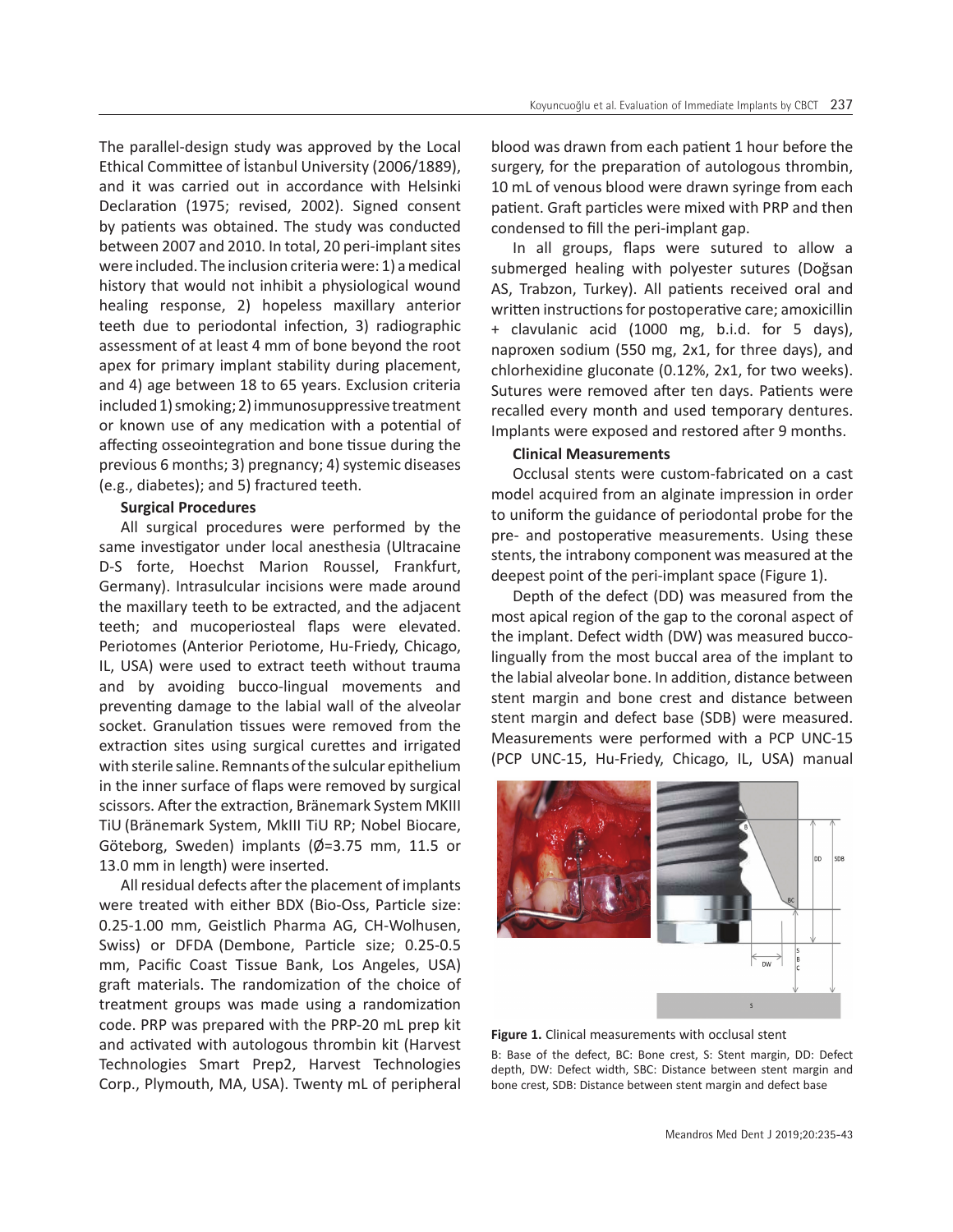periodontal probe and transferred to the scheme. When a single probe was not long enough to measure the distance a second probe was used. All measurements were performed by the same investigator, who was calibrated at intra-examiner level.

The data was collected by the same investigator and in order to prevent bias at analysis level and analyzed by a researcher who was unaware of the groups. Measurements were repeated at the end of the ninth month when implants were exposed.

#### **Radiographic Measurements**

CBCT images were obtained in patients immediately after the implantation and just before the placement healing abutments of the implants after nine months using Newtom 3G (Newtom 3G, Quantitative Radiology, Verona, Italy). The radiation dose and exposure were individually adjusted by CBCT automatically based on the patient size. The screening specifications were as follows: voxel size  $0.19$  mm<sup>3</sup>; pixel size 0.11 mm×0.11 mm. The maximum output of scanner was 110 KV and 15 mAs. The average scan time was 36 seconds and ordinary exposure time was 5.4 seconds. CBCT examinations on 0.5 mm crosssection images were performed by one investigator. The following landmarks were defined in the crosssection images: Implant shoulder and the most coronal level of radiological bone in contact with the implant [i.e., radiographical bone level (RBL)]. For standardization, linear measurements were made by drawing a vertical line, following the long axis of the implant, from IS to RBL at the buccal aspect. The most coronal bone level on each side of the implant was identified at each axial cross section at the first radiographic visible the most coronal bone parallel to the implant was assessed on the buccal aspect of the jaw.

#### **Statistical Analysis**

Data are presented as the average and standard deviations at baseline and endpoint values (SPSS Inc. Released 2008. SPSS Statistics for Windows, Version 17.0. Chicago: SPSS Inc.). Within groups, the change was analyzed by ANOVA for repeated measures followed by Friedman non-parametric test. Both tests gave similar results and were confirmatory. Intergroup differences were compared by normalizing the data for baseline levels and using the analysis of covariance. Pearson correlation analysis was used to compare the clinical and CBCT measurements. In all

statistical evaluations, 0.05 was taken as the cutoff for the level of significance.

## **Results**

All subjects successfully completed the study. Allergic reactions, swelling, abscess formation, or infections were not noted throughout the healing. All implants showed stability with no sign of mobility. A representative case is shown in Figure 2 including preoperative, peri-operative, and post-operative images with clinical and radiological assessment.



**Figure 2.** Representative series of pre-, peri-, and post-operative clinical and radiographical images

Panels A-C) Immediate placement of two dental implants in anterior maxilla, residual defects and clinical measurements using a custommade occlusal stent in the same patient (A: Upper left second incisor site, B: Clinical measurement, C: Upper right second incisor site) Panels D-F) defects filled with bone grafts and PRP (D: BDX + PRP, E: Primary closure, F: DFDA + PRP) Panels G-H) CBCT measurements after the immediate implantation (G: Upper left second incisor site, H: Upper right second incisor site) Panel I) clinical re-entry Panels K, L) Second radiographic measurements with CBCT

BDX: Bovine-derived deproteinized xenografts, DFDA: Demineralized freeze-dried allografts, CBCT: cone-beam computed tomography, PRP: Platelet-rich plasma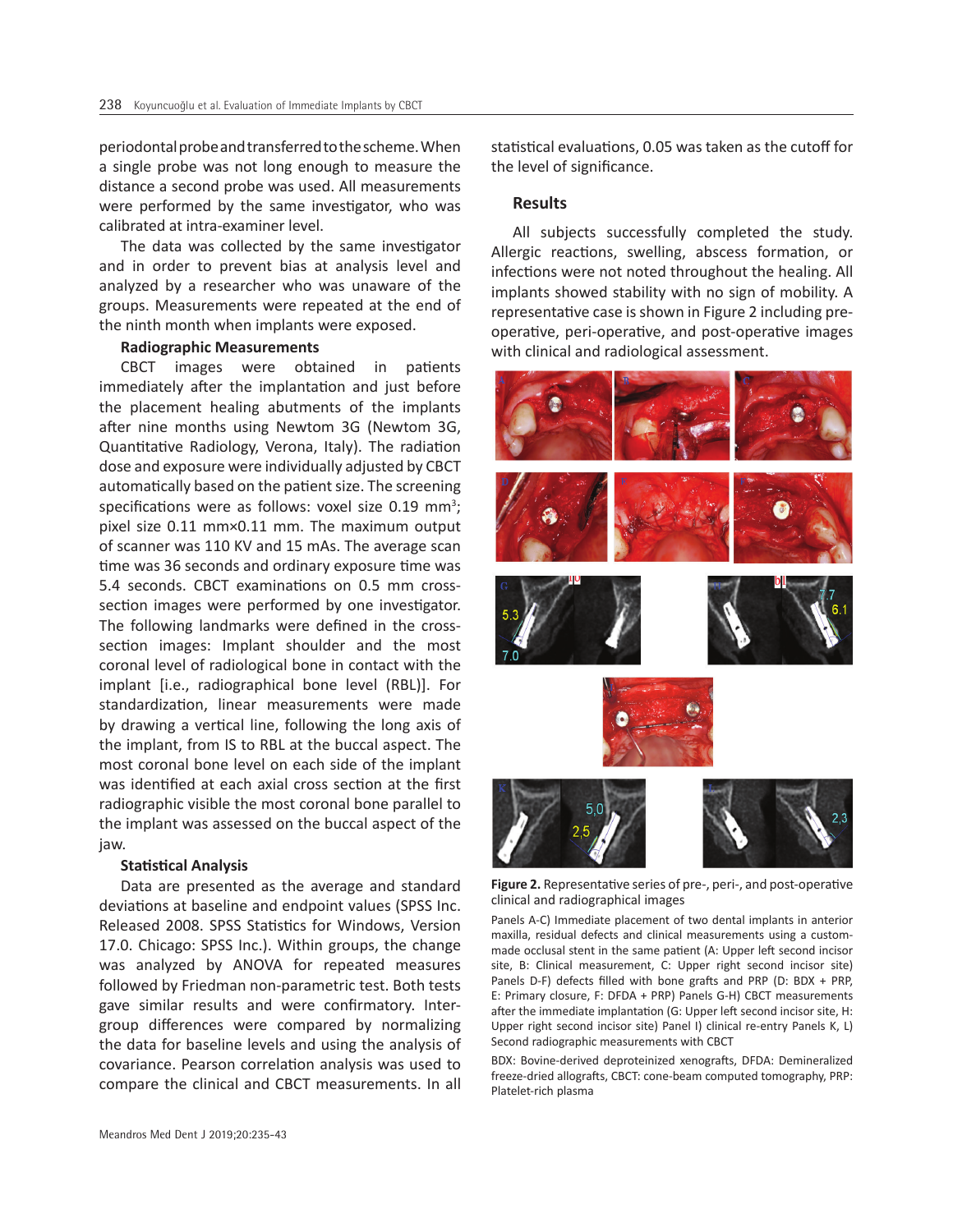The mean platelet count in whole blood from the donors was 283.000 cells/μL (198.000-398.000 cells/μL). On average, a 2.49-fold increase in platelet concentration was achieved by PRP preparation.

Clinically we have measured the amount of hard tissue fill in gaps during the time between two surgeries. There was no statistically significant difference in defect depth between BDX or DFDA-treated sites at baseline (Table 1). Both grafting approaches resulted in a statistically significant gain compared to baseline (p<0.05) with no statistical difference between grafting. Average DW for BDX or DFDA-treated sites at baseline. Both treatment methods resulted in a statistically significant and horizontal bone fill in both groups compared to baseline (p<0.05) regardless of the peri-surgical defect depth and width with no difference between groups.

CBCT measurements revealed that baseline and follow-up RBL measurements were similar between groups with significant differences compared to baseline (p<0.05; Table 1).

When defect fill was compared between deep and shallow bone gaps (cut-off: 4 mm) at baseline, all groups showed statistically significant changes compared to baseline (Table 2; p<0.05) with no significant difference between BDX and DFDA (p>0.05). Likewise, when sites were categorized based on the baseline DW (cutoff: 2 mm), defect fill was significant in all test sites compared to baseline, with no significant difference between graft materials used (Table 3).

Correlation analysis demonstrated that the coefficient between RBL and DD was 0.959 (p=0.000). SDB and RBL was also significantly correlated (p=0.000;  $R^2$ =0.761). There was a significant correlation between DW and RBL ( $p=0.000; R^2=0.787$ ). DD highly correlated with SDB (p=0.000;  $R^2$ =0.729) and DW (p=0.000;  $R^2 = 0.850$ ).

# **Discussion**

The aim of this study was to test the feasibility of CBCT in assessment of peri-implant residual bone fill after immediate implantation and grafting. The results demonstrated that the CBCT is a comparable and accurate method for evaluation of the change in response to regenerative procedures around dental implants over time. The data also showed that there was no difference between different materials/ substitutes.

**Table 1. Clinical and cone-beam computed tomographybased radiographical measurements of defect fill** 

|                                                                                                                                                                 | <b>Baseline</b> | 9 Months       | p         |  |  |
|-----------------------------------------------------------------------------------------------------------------------------------------------------------------|-----------------|----------------|-----------|--|--|
| Defect depth                                                                                                                                                    |                 |                |           |  |  |
| <b>BDX</b>                                                                                                                                                      | $5.9 \pm 2.5$   | $0.3 + 0.5$    | $0.000*$  |  |  |
| <b>DFDA</b>                                                                                                                                                     | $5.1 + 1.6$     | $0.2 + 0.4$    | $0.000*$  |  |  |
| р                                                                                                                                                               | 0.298           | 0.474          |           |  |  |
| Defect width                                                                                                                                                    |                 |                |           |  |  |
| <b>BDX</b>                                                                                                                                                      | $1.7 + 0.7$     | $0.1 + 0.4$    | $0.000*$  |  |  |
| <b>DFDA</b>                                                                                                                                                     | $1.5 + 0.6$     | $0.0 + 0.0$    | $0.000*$  |  |  |
| р                                                                                                                                                               | 0.491           | 0.302          |           |  |  |
| Distance-stent margin and bone crest                                                                                                                            |                 |                |           |  |  |
| <b>BDX</b>                                                                                                                                                      | $9.5 \pm 2.0$   | $10.6 + 1.9$   | <b>NS</b> |  |  |
| <b>DFDA</b>                                                                                                                                                     | $10.4 \pm 3.0$  | $12.5 + 4.1$   | <b>NS</b> |  |  |
| р                                                                                                                                                               | 0.345           | 0.480          |           |  |  |
| Distance-stent margin and defect base                                                                                                                           |                 |                |           |  |  |
| <b>BDX</b>                                                                                                                                                      | $15.4 + 2.8$    | $10.9{\pm}2.0$ | $0.000*$  |  |  |
| <b>DFDA</b>                                                                                                                                                     | $15.4 \pm 3.0$  | $12.7 \pm 3.9$ | $0.001*$  |  |  |
| p                                                                                                                                                               | 0.965           | 0.321          |           |  |  |
| Radiographical bone level                                                                                                                                       |                 |                |           |  |  |
| <b>BDX</b>                                                                                                                                                      | $7.7 \pm 1.5$   | $4.0 \pm 2.1$  | $0.000*$  |  |  |
| <b>DFDA</b>                                                                                                                                                     | $8.0 \pm 1.7$   | $4.0 \pm 1.5$  | $0.000*$  |  |  |
| NS: Not statistically significant, BDX: Bovine-derived deproteinized<br>xenografts, DFDA: Demineralized freeze-dried allografts<br>*: Statistically significant |                 |                |           |  |  |

| Table 2. Defect fill according to baseline defect depth                                                                      |             |                 |                 |          |  |
|------------------------------------------------------------------------------------------------------------------------------|-------------|-----------------|-----------------|----------|--|
|                                                                                                                              |             | <b>Baseline</b> | 9 months        | p        |  |
| <b>BDX</b>                                                                                                                   | $\leq 4$ mm | $3.50 \pm 1.00$ | $0.00 \pm 0.00$ | $0.002*$ |  |
|                                                                                                                              | >4 mm       | $6.82 \pm 2.36$ | $0.50 + 0.58$   | $0.000*$ |  |
| р                                                                                                                            |             | $0.002*$        | 0.134           |          |  |
| <b>DFDA</b>                                                                                                                  | $<$ 4 mm    | $3.20 \pm 0.84$ | $0.00 + 0.00$   | $0.003*$ |  |
|                                                                                                                              | >4 mm       | $6.00 \pm 1.00$ | $0.20 \pm 0.45$ | $0.000*$ |  |
| р                                                                                                                            |             | $0.004*$        | 0.512           |          |  |
| BDX: Bovine-derived deproteinized xenografts, DFDA: Demineralized<br>freeze-dried allografts<br>*: Statistically significant |             |                 |                 |          |  |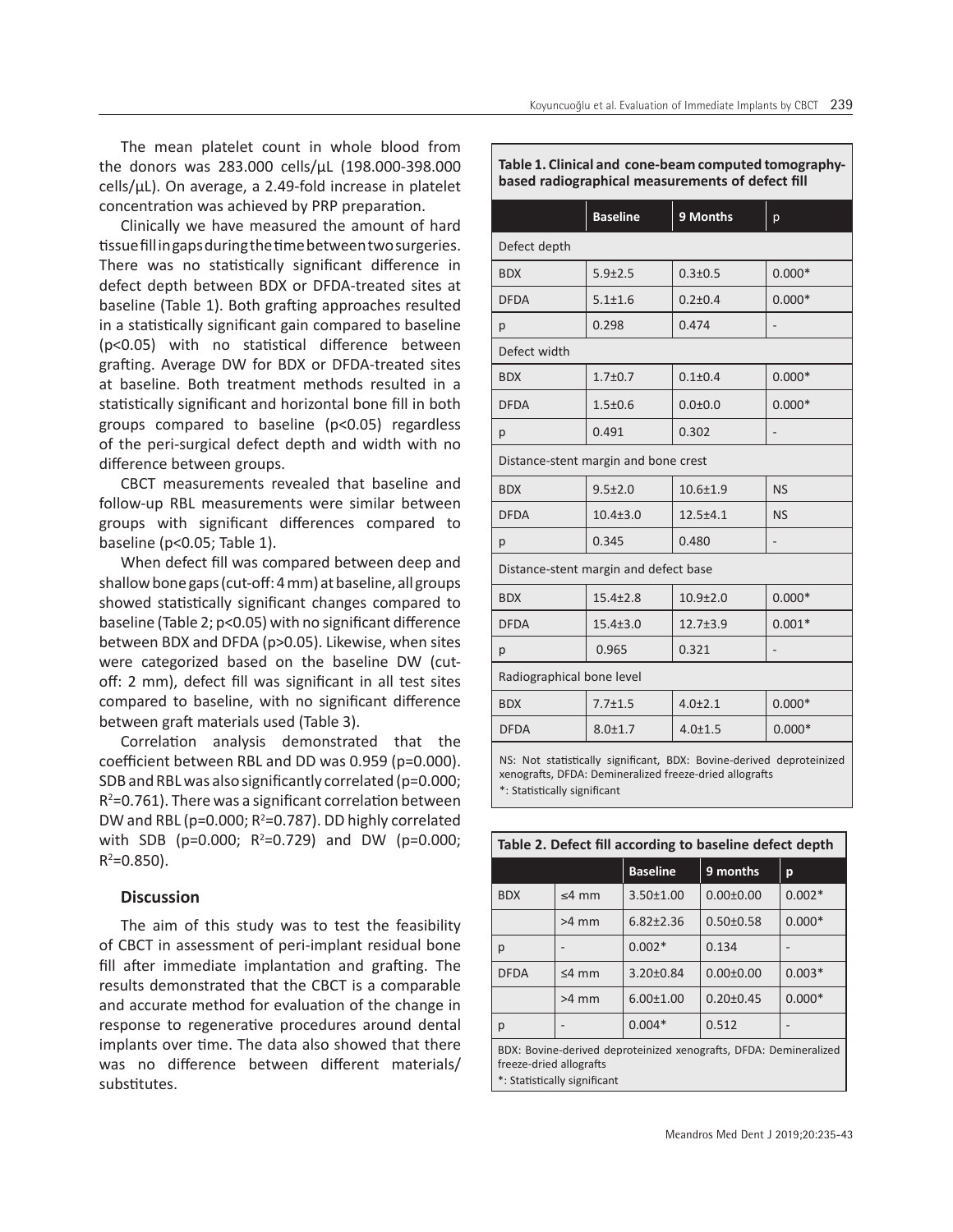| Table 3. Defect fill according to baseline defect width. There was no statistically significant difference between groups |  |  |
|---------------------------------------------------------------------------------------------------------------------------|--|--|
| for any parameter                                                                                                         |  |  |
|                                                                                                                           |  |  |

|                                                                                           |             | <b>Baseline</b> | 9 month         | $\mathbf{p}$ |  |
|-------------------------------------------------------------------------------------------|-------------|-----------------|-----------------|--------------|--|
| <b>BDX</b>                                                                                | $<$ 2 mm    | $1.07 \pm 0.19$ | $0.00 \pm 0.00$ | $0.000*$     |  |
|                                                                                           | $\geq$ 2 mm | $2.25 \pm 0.46$ | $0.33 \pm 0.58$ | $0.000*$     |  |
| p                                                                                         |             | $0.000*$        | 0.104           |              |  |
| <b>DFDA</b>                                                                               | $<$ 2 mm    | $1.06 \pm 0.30$ | $0.00 \pm 0.00$ | $0.000*$     |  |
|                                                                                           | $\geq$ 2 mm | $2.14 \pm 0.38$ | $0.00 \pm 0.00$ | $0.000*$     |  |
| p                                                                                         |             | $0.000*$        | 1.000           |              |  |
| BDX: Bovine-derived deproteinized xenografts, DFDA: Demineralized freeze-dried allografts |             |                 |                 |              |  |
| *: Statistically significant                                                              |             |                 |                 |              |  |

Previous studies on the use of CBCT offered a variety of applications during osseous healing in human and animal models (19, 23-26) with evidence that CBCT could be used to identify the alveolar defects with high accuracy (18,19, 25-27). While CBCT has become a part of the standard of care in implant dentistry in planning and guiding during the surgery (28-30), limited studies have investigated the use of CBCT for the assessment of changes in peri-implant defects (18,24,31,32). One limitation of the existing studies is that they were performed on artificially created on *ex vivo* defects in dissected jaws (31,32). Therefore, the current study represents an attempt for testing the feasibility of CBCT in a real clinical scenario where the accuracy of CBCT was compared to the clinical measurements in human peri-implant defects at baseline and after the regenerative treatment. The results suggested that the clinical and CBCT measurements were highly correlated and that the CBCT can be used to assess the peri-implant changes after grafting.

Application of the CBCT for testing the osseous changes around implants has several potential advantages but also presents an increased risk by repeated exposure to x-rays during radiographic imaging. Based on ALARA, which is the fundamental principle for diagnostic radiology, minimization of the dose should be achieved by clinician determination for patients' needs with obtaining a radiographic image of sufficient diagnostic quality (33). The International Commission on Radiological Protection Committee recommendations in 2007; included extrathoracic region, salivary glands, and oral mucosa in the calculation of adequate dose and suggested a reappraisal of cancer risk from maxillofacial radiographic

examinations (34). These issues limit the use of most radiographic techniques for the re-appraisal of changes in osseous tissues. On the other hand, CBCT has been considered as a dose-sparing technique in comparison with conventional medical CT scans for extensive oral and maxillofacial radiographic imaging assignments (35). Recent studies have confirmed that the doses from CBCT are far below compared to the conventional CT (35,36). In this study, the images were taken at baseline and after 9 months; therefore, the risk for the patients given the current guidelines is minimal. Yet, more research is required for the assessment of safety of repeated CBCT imaging.

Factors that can influence the outcomes (e.g. the variation in defect biotype, the width of the facial and palatal alveolar walls) need to be evaluated in larger clinical trials and for their potential impact on CBCT measurements. For example, Tyndall et al. (37) suggested that implant fixtures inherently produce beam-hardening artifacts concealing subtle alterations in marginal and peri-implant bone where intraoral radiographs may provide better results for the detection of these findings. Indeed, the accuracy of the imaging compared to the conventional intraoral periapical radiographs, which have been widely used to provide high-resolution images for accurate measures around the implanted sites (38,39) needs to be assessed. While periapical radiographs present as low-cost techniques with good patient tolerance and user-friendliness, they have critical limitations such as two-dimensional anatomical superposition and geometric distortion, limiting the visibility of intrabony defects and their alterations over time (27,40). Newly-introduced digital panoramic radiography device may overcome some of these limitations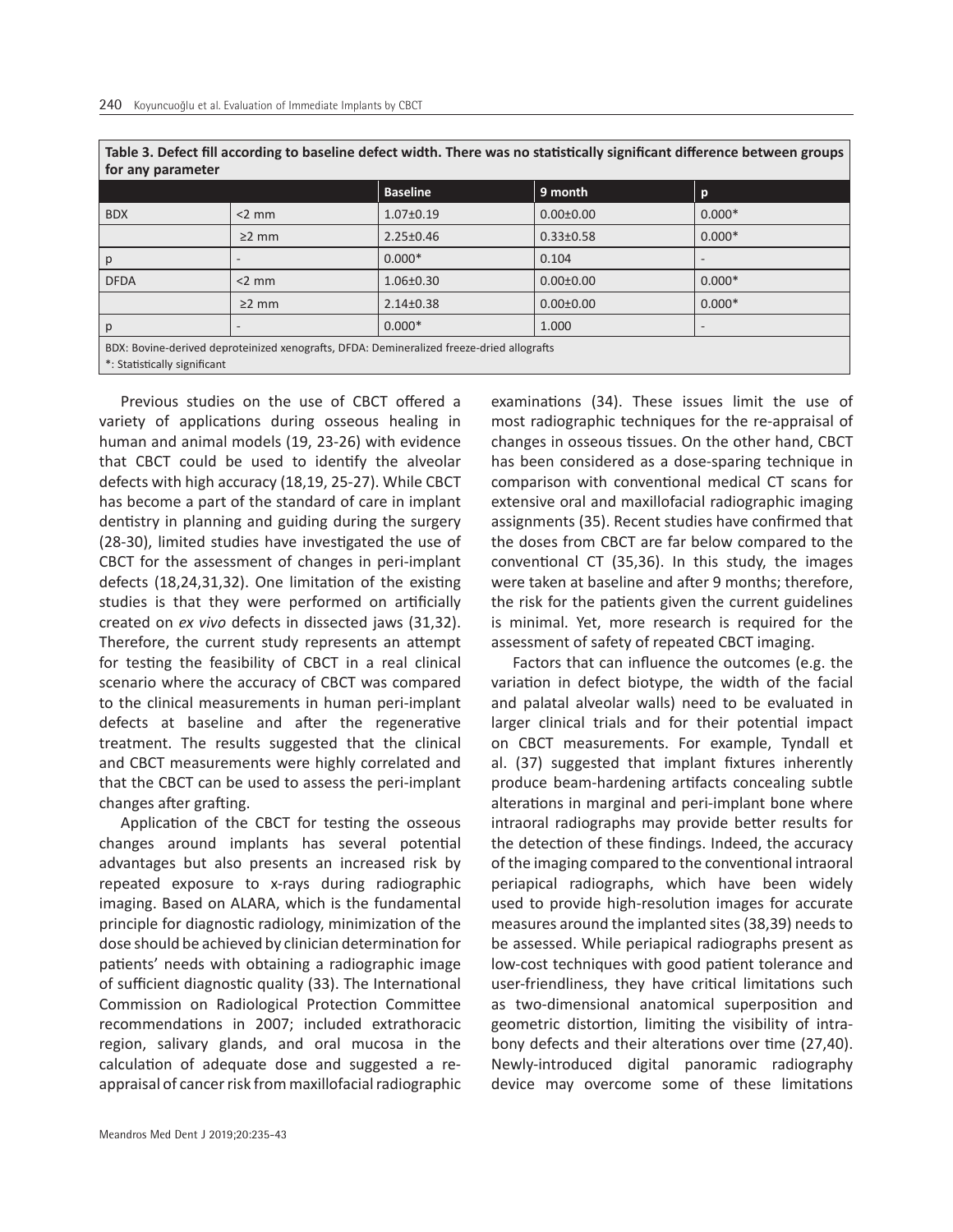reaching a sufficient image quality. However, it has been noted that panoramic radiographs cannot be used to assess peri-implant defects adequately, due to the limited resolution, enlargement, and distortion (41). CBCT presents a solution for these limitations (19,40) allowing the examination of the implant and its surrounding tissues in different orthogonal planes (42) and offering an evaluation of osseous regeneration even on lingual and buccal aspects of implants (43,44).

Our results suggested that CBCT correlated well with the clinical measurements. We acknowledge, however, that there are limitations to the CBCT use around implants. Because of the radiopacity of various bone grafts, a non-osseous graft material might be wrongfully diagnosed as bone (24). In order to test this, we compared two different graft materials and demonstrated that there was no difference suggesting that the CBCT measurements were accurate regardless of the graft material. Another major image-distortion may be due to the metallic structure of implants on exposure quality and amount of artifacts and detection findings (39). A strong beam hardening artifacts can occur in CBCT images of titanium implants (45,46), which could becloud the detection of bone adjacent to the implant surface.

This study was not designed to test the efficacy of the use of PRP in addition to the graft materials in regenerative procedures. This is an area of research where there is extensive and current studies are underway, For example, some studies reported that DFDA combined with PRP did not significantly change bone mineral density or graft maturity levels (15) while Kim et al. (14) have suggested that the combination enhanced bone formation around the implant defects. Further conflicting results were noted in an animal study by You et al*.* (16), who have examined the effect of combination PRP and BDX, in the repair of bone gaps adjacent to dental implants. the addition of PRP into BDX graft actually decreased the peri-implant bone healing was demonstrated. In our current study, we have found no difference between two different grafting methods. Both approaches had the PRP added, and since we did not have the PRP-alone or graft alone groups, the impact of additional growth factor use during the grafting procedures around dental implants need to be tested in future studies.

## **Conclusion**

The data suggested that the CBCT is an efficient method to assess vertical osseous changes around immediately placed implants in the anterior maxilla.

#### **Ethics**

**Ethics Committee Approval:** The parallel designed study was approved by the local ethical committee (2006/1889).

**Informed Consent:** All patients were informed about the aims of the study, risks, benefits and alternative treatment options. Signed consent by patients was obtained.

**Peer-review:** Externally peer-reviewed.

# **Authorship Contributions**

Concept: C.Z.K., Ö.T., A.K., Design: C.Z.K., A.K., Data Collection and Processing: C.Z.K., Z.Y.S., I.S., S.M., Analysis or Interpretation: A.K., S.H., Literature Search: C.Z.K., I.S., S.M., Writing: C.Z.K., A.K.S.H., Ö.T.

**Conflict of Interest:** No conflict of interest.

**Financial Disclosure:** The study was supported by the Research Fund of İstanbul University (project no:T-44/05122006 and 600/151220006).

#### **References**

- 1. Araújo MG, Lindhe J. Ridge alterations following tooth extraction with and without flap elevation: an experimental study in the dog. Clin Oral Implants Res 2009; 20: 545-9.
- 2. van der Weijden F, Dell'Acqua F, Slot DE. Alveolar bone dimensional changes of post-extraction sockets in humans: A systematic review. J Clin Periodontol 2009; 36: 1048-58.
- 3. Paolantonio M, Dolci M, Scarano A, d'Archivio D, di Placido G, Tumini V, et al. Immediate implantation in fresh extraction sockets. A controlled clinical and histological study in man. J Periodontol 2001; 72: 1560-71.
- 4. Lindeboom JA, Tjiook Y, Kroon FH. Immediate placement of implants in periapical infected sites: a prospective randomized study in 50 patients. Oral Sur Oral Med Oral Pathol Oral Radiol Endod 2006; 101: 705-10.
- 5. Araújo MG, Sukekava F, Wennström JL, Lindhe J. Ridge alterations following implant placement in fresh extraction sockets: an experimental study in the dog. J Clin Periodontol 2005:32;645– 52.
- 6. Vignoletti F, de Sanctis M, Berglundh T, Abrahamsson I, Sanz M. Early healing of implants placed into fresh extraction sockets: an experimental study in the beagle dog. II: ridge alterations. J Clin Periodonto. 2009; 36: 688-97.
- 7. Schwartz-Arad D, Chaushu G. Placement of implants into fresh extraction sites: 4 to 7 years retrospective evaluation of 95 immediate implants. J Periodontol 1997; 68: 1110-6.
- 8. Esposito M, Grusovin MG, Coulthard P, Worthington HV. The efficacy of various bone augmentation procedures for dental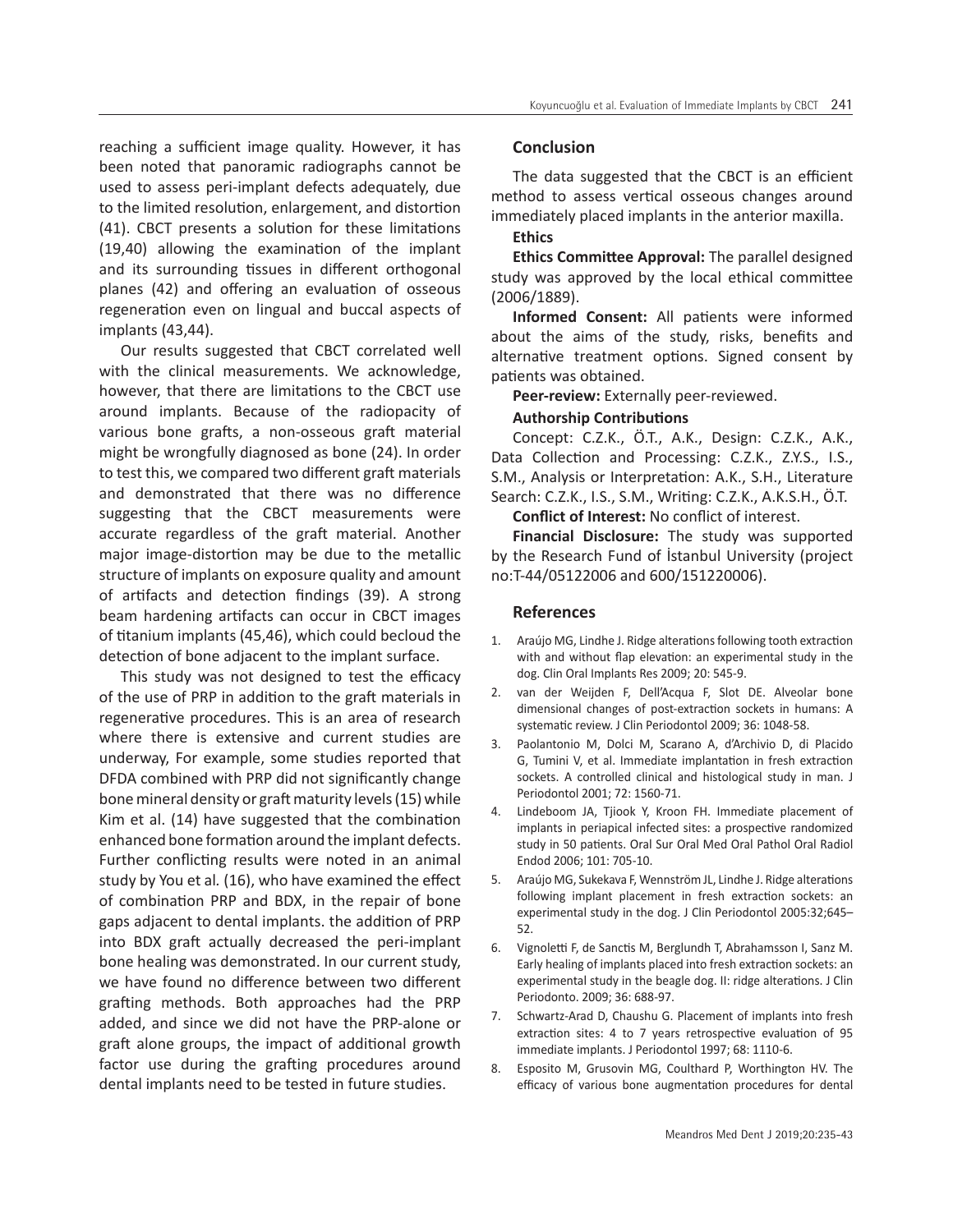implants: a Cochrane systematic review of randomized controlled clinical trials. Int J Oral Maxillofac Implants 2006; 21: 696-710.

- 9. Mellonig JT, Triplett RG. Guided tissue regeneration and endosseous dental implants. Int J Periodontics Restorative Dent 1993; 13: 108-19.
- 10. Berglundh T, Lindhe J. Healing around implants placed in bone defects treated with Bio-Oss. An experimental study in the dog. Clin Oral Implants Res 1997; 8: 117-24.
- 11. Marx RE. Platelet-rich plasma: evidence to support its use. J Oral Maxillofac Surg 2004; 62: 489-96.
- 12. El-Sharkawy H, Kantarci A, Deady J, Hasturk H, Liu H, Alshahat M, et al. Platelet-rich plasma: growth factors and pro- and antiinflammatory properties. J Periodontol 2007; 78: 661-9.
- 13. Ferreira CF, Carriel Gomes MC, Filho JS, Granjeiro JM, Oliveira Simões CM, Magini RdeS. Platelet-rich plasma influence on human osteoblasts growth. Clin Oral Impl Res 2005; 16: 456-60.
- 14. Kim SG, Kim WK, Park JC, Kim HJ. comparative study of osseointegration of Avana implants in a demineralized freezedried bone alone or with platelet-rich plasma. J Oral Maxillofac Surg 2002; 60: 1018-25.
- 15. Sánchez AR, Eckert SE, Sheridan PJ, Weaver AL. Influence of platelet-rich plasma added to xenogeneic bone grafts on bone mineral density associated with dental implants. Int J Oral Maxillofac Implants 2005; 20: 526-32.
- 16. You TM1, Choi BH, Li J, Jung JH, Lee HJ, Lee SH. The effect of platelet-rich plasma on bone healing around implants placed in bone defects treated with Bio-Oss: a pilot study in the dog tibia. Oral Surg Oral Med Oral Pathol Oral Radiol Endod 2007; 103: e8-12.
- 17. Nagata MJ, Melo LG, Messora MR, Bomfim SR, Fucini SE, Garcia VG, et al. Effect of platelet-rich plasma on bone healing of autogenous bone grafts in critical-size defects. J Clin Periodontol 2009; 36: 775-83.
- 18. Mengel R, Kruse B, Flores-de-Jacoby L. Digital volume tomography in the diagnosis of peri-implant defects: an in vitro study on native pig mandibles. J Periodontol 2006; 77: 1234-41.
- 19. Grimard BA, Hoidal MJ, Mills MP, Mellonig JT, Nummikoski PV, Mealey BL. Comparison of clinical, periapical radiograph, and cone-beam volume tomography measurement techniques for assessing bone level changes following regenerative periodontal therapy. J Periodontol. 2009; 80: 48-55.
- 20. Benic GI, Elmasry M, Hammerle CHF. Novel digital imaging techniques to assess the outcome in oral rehabilitation with dental implants: a narrative review. Clinical Oral Implants Research 2015; 26: 86-96.
- 21. Marmulla R, Wörtche R, Mühling J, Hassfeld S. Geometric accuracy of the NewTom 9000 cone beam CT. Dentomaxillofac Radiol 2005; 34: 28-31.
- 22. de Vos W, Casselman J, Swennen GRJ. Cone-beam computerized tomography (CBCT) imaging of the oral and maxillofacial region: a systematic review of the literature. Int J Oral Maxillofac Surg 2009; 38: 609-25.
- 23. Benic GI, Mokti M, Chen CJ, Weber HP, Hämmerle CH, and Gallucci GO. Dimensions of buccal bone and mucosa at immediately placed implants after 7 years: a clinical and cone

beam computed tomography study. Clinical Oral Implants Research 2012; 23: 560-6.

- 24. Fienitz T, Schwarz F, Ritter L, Dreiseidler T, Becker J, Rothamel D.Accuracy of cone beam computed tomography in assessing peri-implant bone defect regeneration: a histologically controlled study in dogs. Clin Oral Impl Res 2012; 23: 882-7.
- 25. Morimoto T, Tsukiyama Y, Morimoto K, Koyano K. Facial bone alterations on maxillary anterior single implants for immediate placement and provisionalization following tooth extraction: a superimposed cone beam computed tomography study. Clinical Oral Implants Research 2015; 26: 1383-9.
- 26. Groenendijk E, Staas TA, Graauwmans FEJ, Bronkhorst E, Verhamme L, Maal T, et al. Immediate implant placement: the fate of the buccal crest. A retrospective cone beam computed tomography study. International Journal of Oral Maxillofacial Surgery 2017; 19: 31536-9.
- 27. Stavropoulos A, Wenzel A. Accuracy of cone beam dental CT, intraoral digital and conventional film radiography for the detection of periapical lesions. An ex vivo study in pig jaws. Clin Oral Investig 2007; 11: 101-6.
- 28. Suomalainen A, Vehmas T, Kortesniemi M, Robinson S, Peltola J. Accuracy of linear measurements using dental cone beam and conventional multislice computed tomography. Dentomaxillofac Radiol 2008; 37: 10-7.
- 29. Lofthag-Hansen S, Grondahl K, Ekestubbe A. Cone-beam CT for preoperative implant planning in the posterior mandible: visibility of anatomic landmarks. Clin Implant Dent Relat Res 2009; 11: 246-55.
- 30. Arisan V, Karabuda CZ, Ozdemir T. Implant surgery using boneand mucosa-supported stereolithographic guides in totally edentulous jaws: surgical and post-operative outcomes of computer-aided vs. standard techniques. Clin Oral Implants Res 2010; 21: 980-8.
- 31. Schwarz F, Sahm N, Mihatovic I, Golubovic V, Becker J. Surgical therapy of advanced ligature-induced peri-implantitis defects: cone-beam computed tomographic and histologic analysis. J Clin Periodontol 2011; 38: 939-49.
- 32. Shiratori LN, Marotti J, Yamanouchi J, Chilvarquer I, Contin I, Tortamano-Neto P. Measurement of buccal bone volume of dental implants by means of cone-beam computed tomography. Clin Oral Implants Res 2012; 23: 797-804.
- 33. Farman AG. ALARA still applies. Oral Surg Oral Med Oral Pathol Oral Radiol Endod 2005; 100: 395-7.
- 34. The 2007 Recommendations of the International Commission on Radiological Protection. ICRP publication 103. Annals of the ICRP 2007; 37: 1-332.
- 35. Ludlow JB, Ivanovic M. Comparative dosimetry of dental CBCT devices and 64-slice CT for oral and maxillofacial radiology. Oral Surg Oral Med Oral Pathol Oral Radiol Endod 2008; 106:106-14.
- 36. Loubele M, Bogaerts R, Van Dijck E, Pauwels R, Vanheusden S, Suetens P, et al. Comparison between effective radiation dose of CBCT and MSCT scanners for dentomaxillofacial applications. Eur J Radiol 2009; 71: 461-8.
- 37. Tyndall DA1, Price JB, Tetradis S, Ganz SD, Hildebolt C, Scarfe WC; American Academy of Oral and Maxillofacial Radiology. Position